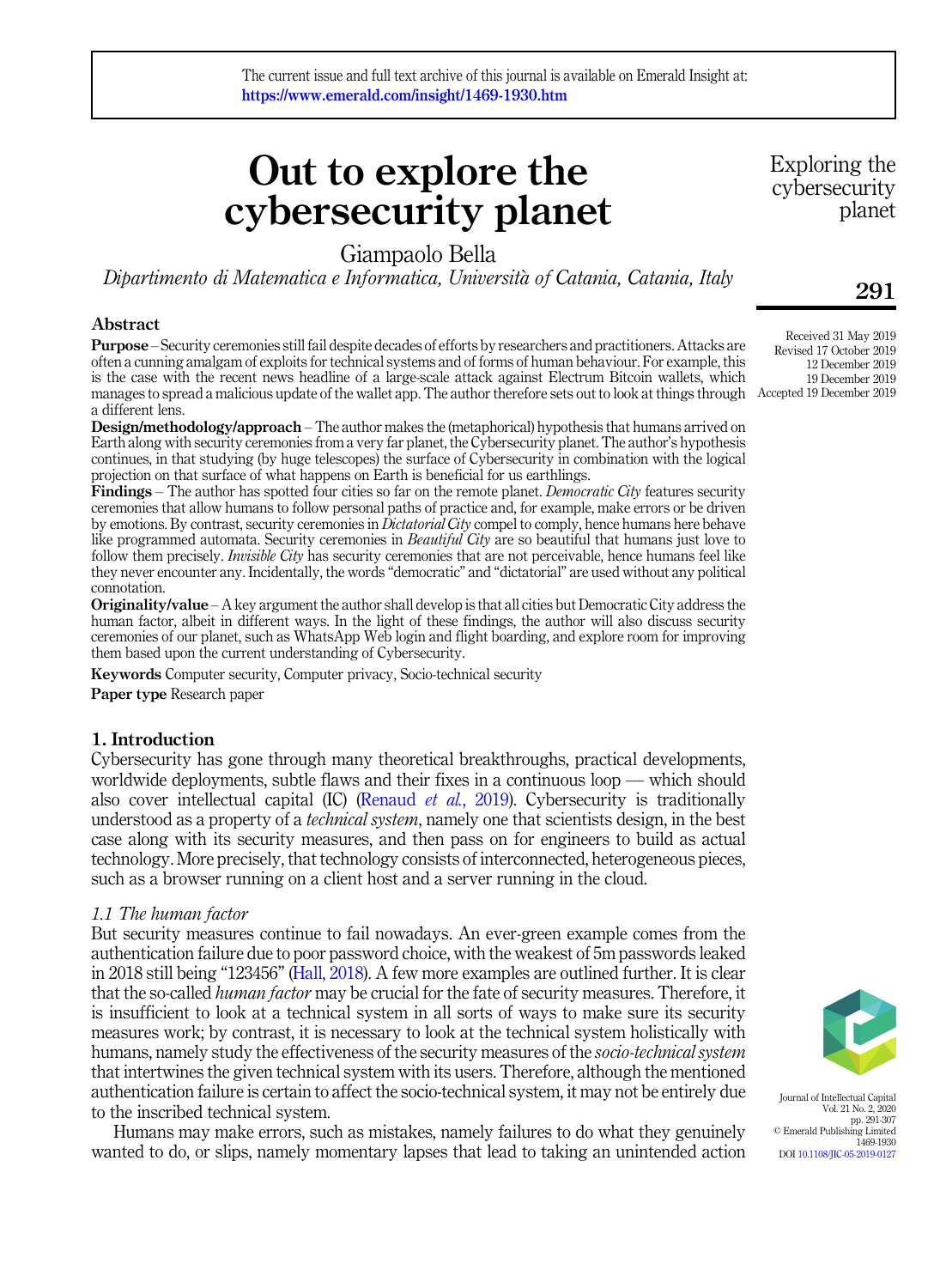([Norman, 1981](#page-16-1)). Humans may choose to deliberately counter cybersecurity for various reasons, such as perceiving it as burden. For example, although card-and-PIN authentication to enter premises or record work times may be in place, cards are often left in a public card rack outside the entrance near the PIN pad [\(STEELMASTER, 2016](#page-16-2)). Humans may also fall victims of social engineering scams, hence favour someone else's malicious aims ([Mitnick and](#page-16-3) [Simon, 2001\)](#page-16-3). We must realise that humans are far from being automata perfectly executing the program that the Technocrats prescribed. Hence, scientists will have to join efforts, with Technocrats collaborating at least with colleagues from the Humanities, in order to effectively expand their focus from a technical system onto the corresponding socio-technical system. As a result, scientists will still pass only a technical system on for engineers to build, but the resulting technology will be secure when used in practice by humans.

#### 1.2 Security ceremonies

Example technical systems are *protocols*, such as the HTTP protocol, and notably protocols that also incorporate security measures, namely security protocols, such as the HTTPS security protocol. Correspondingly, example socio-technical systems are *ceremonies*, such as the HTTP ceremony, and notably ceremonies that also incorporate security measures, namely *security ceremonies* ([Ellison, 2007\)](#page-15-1), such as the HTTPS security ceremony [\(Giustolisi](#page-15-2) et al.[, 2018\)](#page-15-2).

With its emphasis on security and the human factor, this article focusses on security ceremonies. These will be named by their main functional objective, for example, a flight boarding ceremony, and their security measures will be discussed.

#### 1.3 Hypothesis (methaphorical)

Security ceremonies are not yet fully understood and are extremely hard to get right, particularly for their inherent human factor. The main hypothesis of this article is that humans arrived on Earth along with security ceremonies from a very far planet, the Cybersecurity planet. Contacts with that planet have been lost entirely, hence humans and security ceremonies have been evolving both on Earth and on Cybersecurity entirely separately.

The hypothesis also states that studying (by huge telescopes) the surface of Cybersecurity in combination with the logical projection on that surface of what happens on Earth is beneficial for us earthlings. Not only will this further our understanding of that planet but, as is the case with any space exploration, it will favour a broader and more structured understanding of what we experience on Earth — in this case, in terms of security. The results discussed further will establish this hypothesis as fact.

#### 1.4 Article contribution

This article elaborates on the little we know about the Cybersecurity planet. I have spotted four cities so far. *Democratic City* features security ceremonies that allow humans to follow personal paths of practice and, for example, make errors or be driven by emotions. By contrast, security ceremonies in *Dictatorial City* compel humans to comply, hence humans here behave like programmed automata. Then, security ceremonies in *Beautiful City* are so beautiful that humans just love to follow them precisely. Finally, *Invisible City* has security ceremonies that are not perceivable, hence humans feel like they never encounter any.

This is, in short, my best understanding of Cybersecurity. Following the stated hypothesis, it combines what can be seen of that planet by telescopes with what can be predicted on the basis of terrestrial experience. A key argument that I shall develop is that all cities except Democratic City address the human factor, albeit in different ways. In the light of

JIC  $21.2$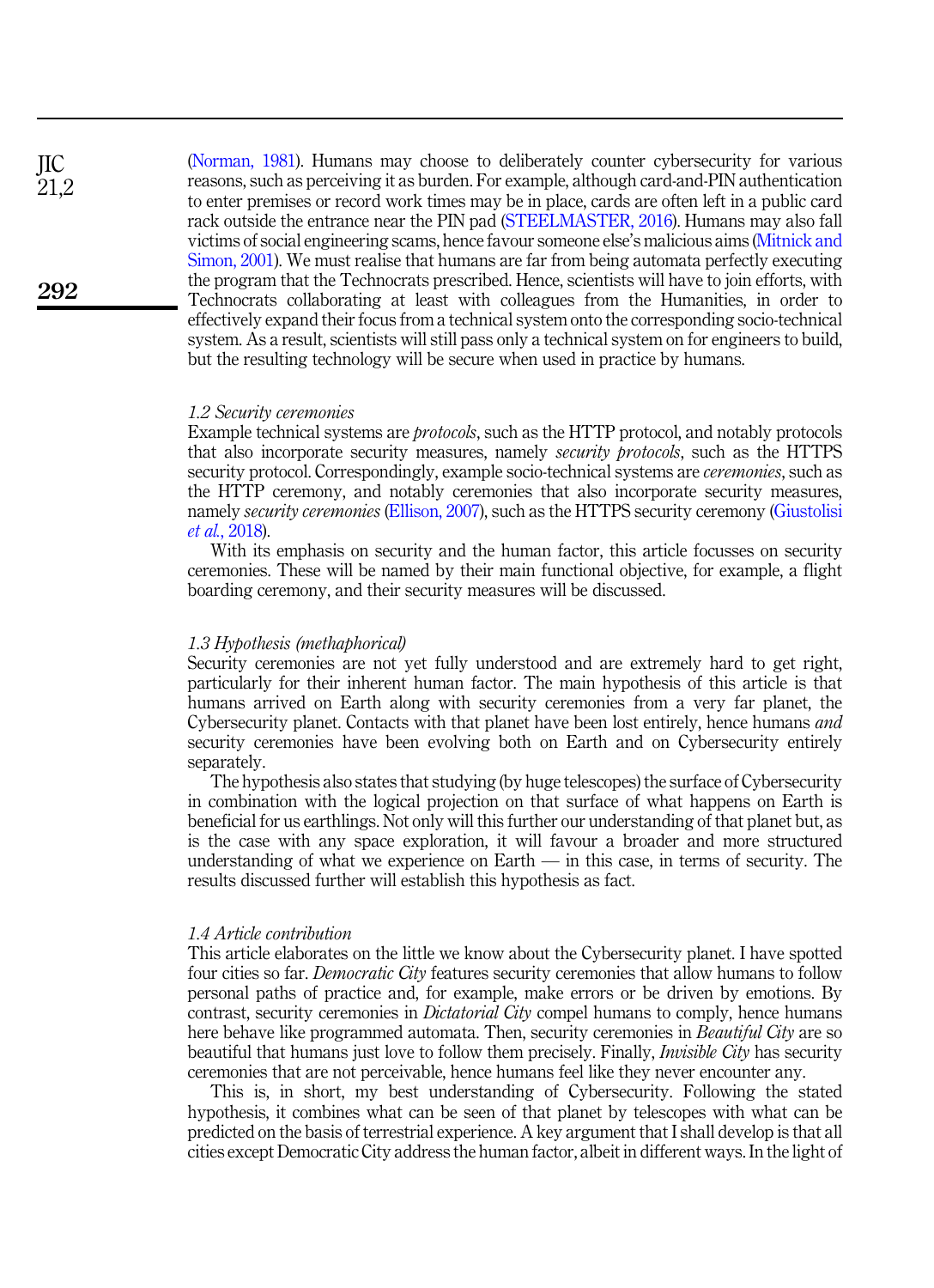these findings, I will also discuss security ceremonies of our planet, such as WhatsApp Web login and flight boarding, and explore room for improving them upon the basis of the current understanding of Cybersecurity.

#### 1.5 Lexical considerations

Because this article is solely about security ceremonies, these will be often referred to simply as "ceremonies". Similarly, "security" will often be used as a general concept, in fact referring to "security measures".

Moreover, a ceremony will be addressed depending on the city in which it is used, so, a ceremony may have the feature of being dictatorial, democratic, beautiful or invisible. A ceremony may even combine the four features to some extent, depending on whether it is used between which cities, consequently getting their influences and customs.

The features are attributes of the security measure that a ceremony uses. Therefore, any claim that is made for brevity about a security ceremony should be, more precisely, referred to the part of the ceremony that forms a security measure. For example, stating that "a security ceremony is beautiful" means that its security measure, say an authentication measure, is beautiful.

Humans will be referenced by the male pronoun everywhere, except for the gate attendant, who will be referenced by the female pronoun to avoid ambiguity with the passenger.

#### 1.6 Article structure

This article continues by describing the current understanding of the four known cities of the Cybersecurity planet, precisely Democratic City  $(\S 2)$ , Dictatorial City  $(\S 3)$ , Beautiful City  $(\S 4)$ and Invisible City  $(\xi_5)$ . It develops a critical discussion  $(\xi_6)$  and terminates with some conclusions (§7).

#### 2. Democratic city

Contrarily to the variety of vulnerabilities that have occurred on Earth, such as SSL Heartbleed [\(United States, 2014\)](#page-16-4), Shellshock [\(Symantec Security Respons, 2014](#page-16-5)) and key reinstallation in WPA2 ([Vanhoef and Piessens, 2017](#page-16-6)), vulnerabilities in this city are not only purely technical but leverage the human factor. In Democratic City, security measures are hard to interpret, use and comply with for inhabitants. Humans may then interact with security ceremonies differently from what the designers of the ceremonies expected, producing vulnerabilities. For example, some people may opt to abort or disable the automatic software update ceremony. Therefore, vulnerabilities exist here despite the Technocrats' efforts at preventing them, and in fact all sorts of security incidents have happened over time.

In general, security in Democratic City resembles a huge number of scenarios noticeable in our planet, where the "IBM Security Services 2014 Cyber Security Intelligence Index" stated that "over 95 percent of all incidents investigated recognize 'human error' as a contributing factor " ([IBM, 2015\)](#page-15-3). The relevance of the human factor to security has not changed over the last years, with the "IBM X-Force Threat Intelligence Index 2018" remarking that "the potentially detrimental impact of an inadvertent insider on IT security cannot be overstated" ([IBM, 2018](#page-16-7)). To put it simply, humans continue to be somewhat irrational and generally unpredictable despite their risk–benefit mental models ([Schneier, 2008\)](#page-16-8) and the (technical systems) use of motivating values and reward mechanisms ([West, 2008\)](#page-16-9). Democratic City can therefore be understood by projecting the socio-technical attacks that we witness on Earth. Examples are easy to make. A couple of traditional ones are the sticky notes with login passwords or other security-sensitive information, or the post-completion errors during the Exploring the cybersecurity planet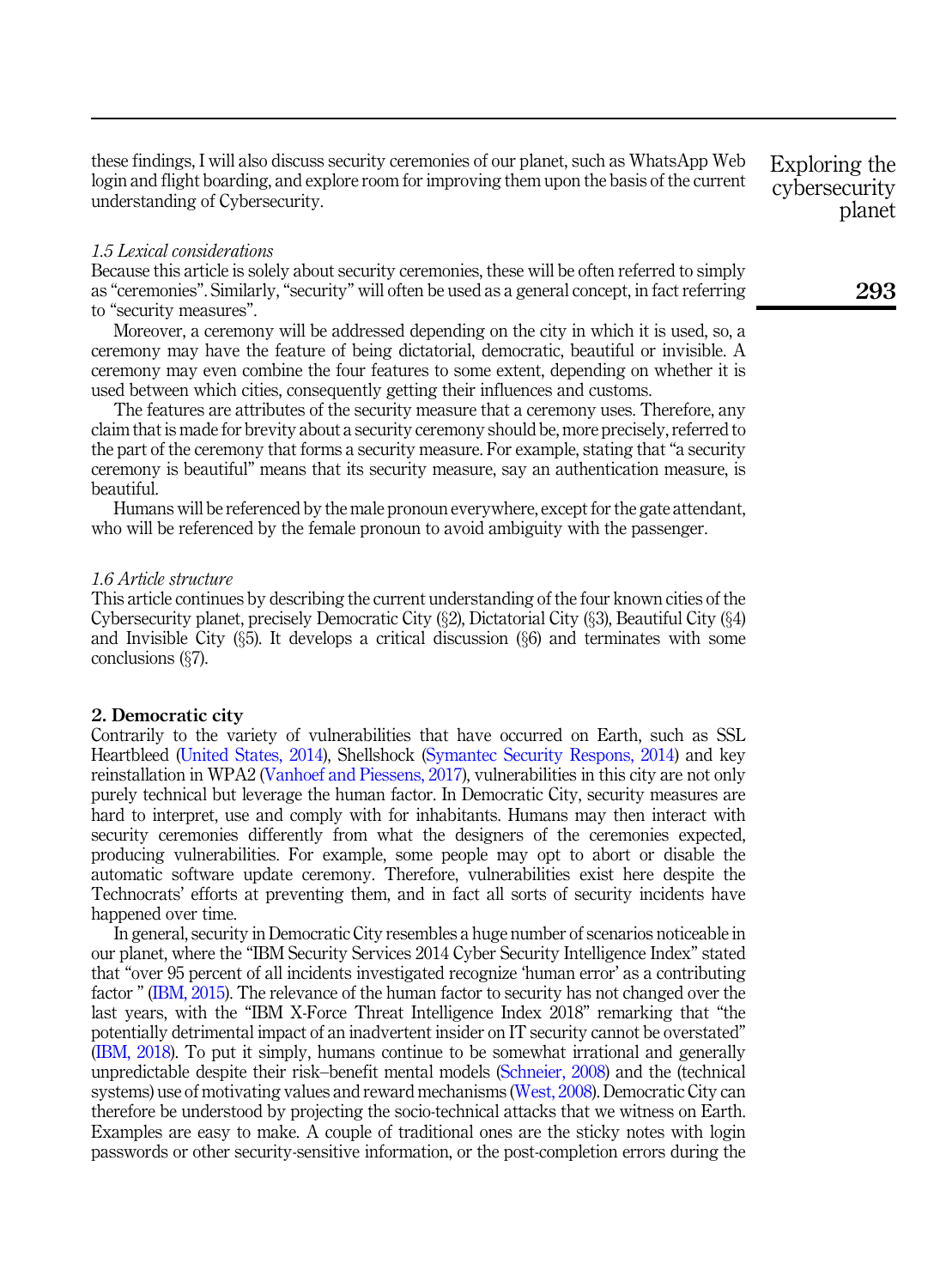log off procedure from a shared or public computer (with the result that the log off does not happen).

But more tricky ones have occurred. One dating back to a few of years ago derived from how a human could share a file he had on Dropbox or on Box with other humans ([Dropbox,](#page-15-4) [2014\)](#page-15-4). Both systems allowed a human to generate a long, hence difficult to memorise, URL for the file; the human could then send this file-share URL in all sorts of ways to the people he wanted to share the file with. It might have been clear to (almost) everyone that the file-share URL would grant direct access to the file without any form of authentication, hence it was meant to be used with care, nevertheless two subtler vulnerabilities exposing the file were there:

- (1) Users inadvertently put the file-share URL in the search bar rather than in the address bar, causing the search engine to index the file-share URL, hence various third parties to access the file.
- (2) If the file was a text file containing a clickable link to a third-party address, humans who clicked on that link caused referral data including the file-share URL to be sent to the third party, which was then enabled to access the file.

It is clear that these vulnerabilities somewhat get emptied from a purely technical standpoint because the technical systems were running as normal, namely as expected by its designers and without being violated at any rate. By contrast, we are in front of inherently socio-technical vulnerabilities: they stem from a combination of humans' ignorance, misunderstanding, inadvertent behaviour or perhaps even deliberate, stubborn misconception that no vulnerability would affect them. Such stances have variously mixed over time, forming a variety of humans' states of mind or personas that can be considered a large part of the cause of the vulnerabilities.

Along these lines, even the established policy of asking humans to change their passwords from time to time may falter. It is sound in purely technical terms because every secret could be discovered with infinite resources. But a socio-technical reading of it reveals the vulnerabilities tied to the reiterated human choices of passwords. These are customarily thwarted by technical checks requiring the password to be strong enough. But it was recently found out that humans often resort to simple, algorithmic changes of the previous password to build the new one, hence attackers just have to fine-tune their brute-forcing techniques ([FTC, 2016\)](#page-15-5).

We also know that security often intertwines with people's safety. The [2015](#page-15-6) "Chatham" House Report" shouts out loud that "Some nuclear facilities do not change the default passwords on their equipment" ([Chatham House Report, 2015\)](#page-15-6), which implies that attackers may sneak in by trying out default passwords such as "0000" or "1234". It is hard to believe that highly trained and skilled operators do not change the default passwords (because of inadvertence, laziness or what sort of distorted logic), but this is reported to be the case even if public safety is involved.

It can be conjectured that these observations also apply to Democratic City on the Cybersecurity planet. It then seems fair to conclude that humans are somewhat incorrectly accounted for in this city because a large part of the responsibilities for many security failures seem to fall on them. The question then arises as to whether there exist other cities on the planet where humans integrate with the technical systems more smoothly, namely in such a way that the resulting ceremonies are secure. The sequel of this manuscript shows that the answer could be affirmative.

#### 3. Dictatorial city

I spotted another city on the Cybersecurity planet, Dictatorial City. Here, humans interact with the technical systems in a nearly opposite fashion to that of Democratic City. Humans'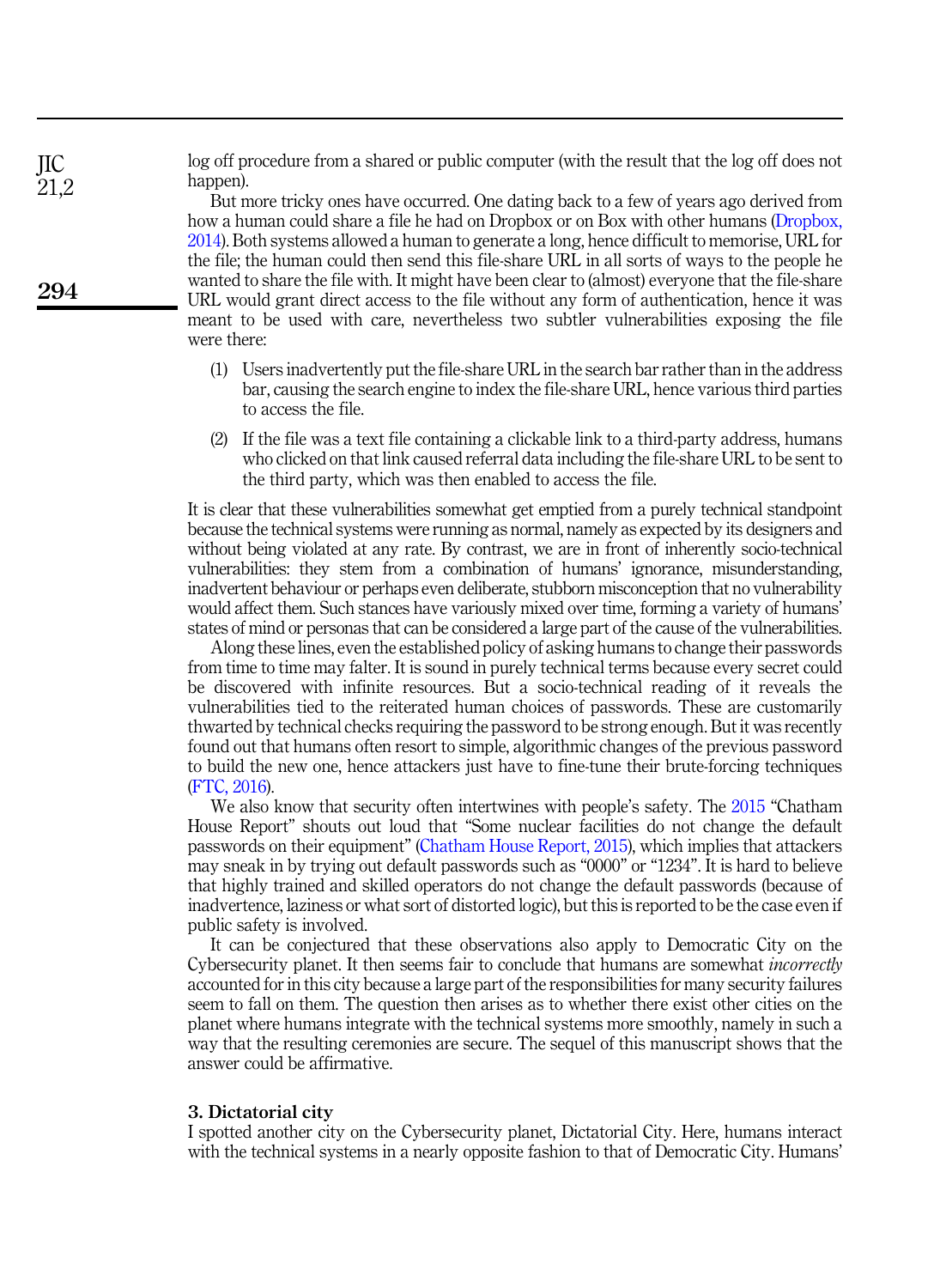freedom and responsibility of making choices are reduced to a minimum, such as to determine whether to initiate a ceremony or not. If they opt to engage, then the ceremonies are fully automated and compel humans to specific interactions, somewhat in the style of Poka-yoke ([Poka-yoke, 2019](#page-16-10)). Therefore, humans are not left with the choice of deciding how to take a specific step with the system and what information or object or device to use in that step. This does not mean that humans have lost their potential maliciousness or are infallible, but merely that the ceremony receives them securely, namely without hindering its security measures.

So, in this city, human interactions with the technical systems are fully determined by the latter. The only reliance on humans is to memorise simple (namely short and trivial) secrets or carry predetermined objects such as identity documents, or special devices that could be some evolution of RFID cards or smart tokens. Therefore, humans are never required to invent and retain by heart strong (namely long and complex) secrets, and the Dropbox/Box vulnerabilities mentioned earlier do not exist here because the corresponding features are inhibited by the technical systems. In other words, the ceremonies enforce limited interactions with humans, hence those interactions cannot overturn the security measures.

We do not know much more, yet, about Dictatorial City, but can try again to understand it by projection of what we encounter on Earth. It can be expected that humans are never required to make those difficult and often casual choices on whether and how to continue in front of a website whose certificate the browser cannot validate, because a malicious man-inthe-middle cannot be ruled out (Bella *et al.*[, 2018](#page-15-7)). Similarly, this city does not host an SSH configuration that is popular on Earth. When a human connects to a remote host via SSH for the first time, the system displays a message of the form:

The authenticity of host [www.dmi.unict.it](http://www.dmi.unict.it) canno't be established.

RSA key fingerprint is 2b:05:ff:64:91:60:24:3a:6e:83:c7:7a:c5:85:0a:41.

Are you sure you want to continue connecting (yes/no)?

By denouncing the lack of a viable public-key certification system, the human is asked a very nasty question that will normally get a blind "yes" answer because out-of-band verification of the fingerprint is tedious. The risk of man-in-themiddle rises again, especially because SSH could be used from a remote, untrusted location such as a cafe. (If the human continues the first time, the fingerprint is then stored locally and the message will no longer be displayed, hence a successful attack would become persistent and stealth).

By contrast, a security ceremony that can exist in this city could be inspired to the recent NIST guidelines on authentication, which contain what can be termed the "NIST 2017 Password Setup" ceremony ([Grassi](#page-15-8) et al., 2017). It rests on the security measure of choosing secrets randomly by means of an algorithm executing on a machine. Then, secrets can be as short as "6 characters in length and MAY be entirely numeric" ([Grassi](#page-15-8) *et al.*, 2017) provided that there also is a threshold for failed verification attempts (to thwart brute forcing). This subverts the previous and currently most widespread "NIST 2004 Password Setup" ceremony, which constrained the human to invent a robust password (of sufficient length and with alphanumeric and special characters) (Burr  $et al.$ [, 2004](#page-15-9)). The newer ceremony is the more dictatorial because it fully removes the human choice of a password. The older ceremony is, in turn, more dictatorial than the pre-existing ceremony, say "Unconstrained Password Setup", which allowed the human to even choose a weak password.

It is not fully understood how the technical systems are administered in Dictatorial City. We do not know whether such systems are intelligent enough to maintain themselves without human intervention but conjecture that such intervention, if needed, is not malicious and is correct — as if at least humans who are administrators were well-programmed automata. Exploring the cybersecurity planet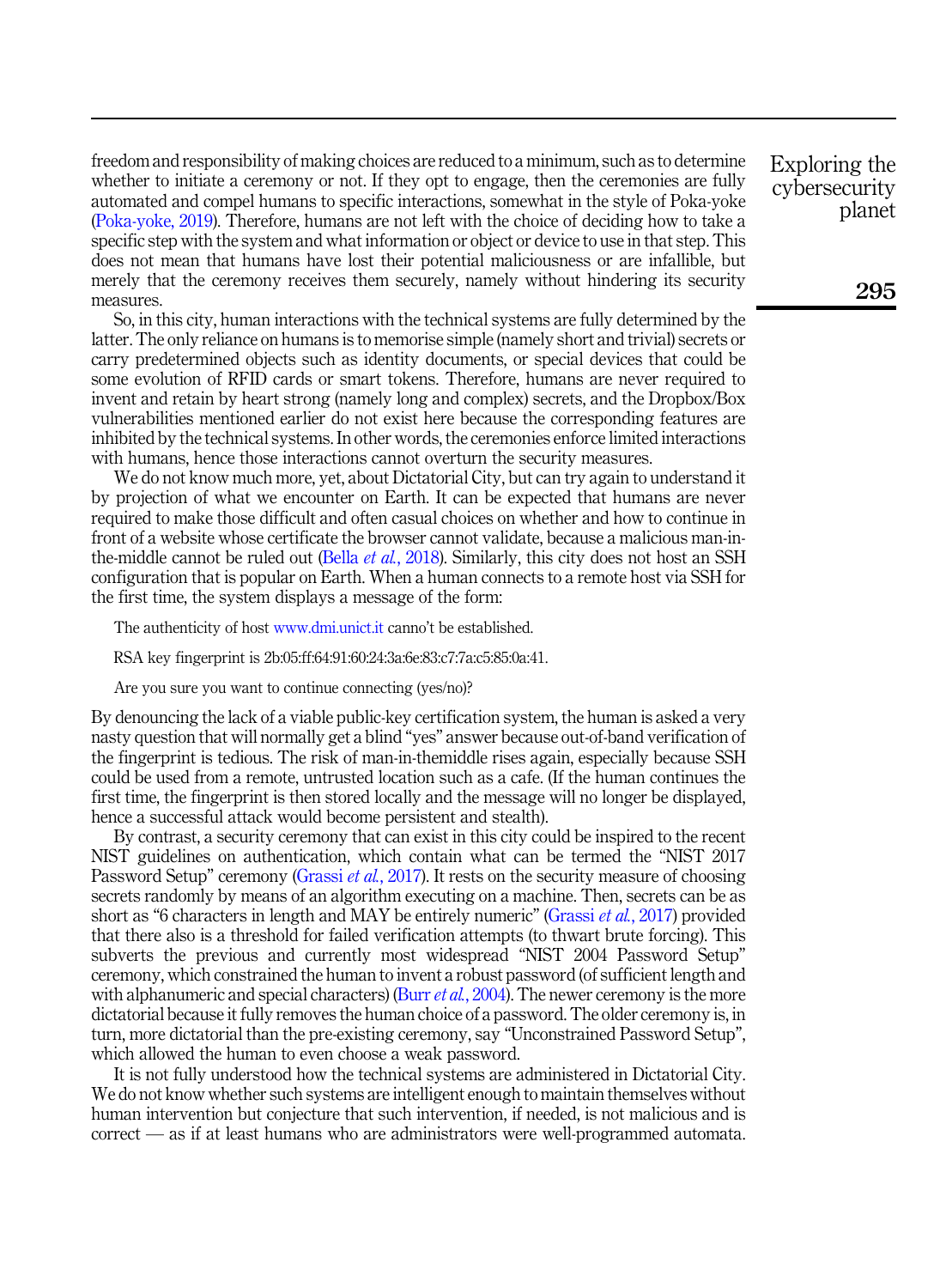Both options would take to a logical extreme, for example, the ways mandatory access control and military systems are administered on Earth.

In summary, human interaction will never undermine security ceremonies in this city of the Cybersecurity planet. Unfortunately, we do not know how to fully accomplish this on Earth as, for example, existing measures to prevent humans from deliberately sharing their secrets are not fully effective and scalable. But neither Dictatorial City is ideal, as I have spotted no evidence that security ceremonies here do not suffer purely technical issues. In other words, there may still exist technical bugs, hence not due to interactions with humans, thus in the style of the examples made earlier [\(United States, 2014;](#page-16-4) [Symantec Security](#page-16-5) [Respons, 2014](#page-16-5); [Vanhoef and Piessens, 2017](#page-16-6)).

#### 4. Beautiful city

Security is beautiful in this city, hence humans well receive the security ceremonies, are attracted to them and naturally use them as prescribed by their designers. A logical consequence of this assumption is similar to what we observed in Dictatorial City (3), that whatever vulnerabilities a security ceremony might have would not be due to how humans execute the ceremony, but to technical bugs. However, humans here are not somewhat enslaved but, rather, fulfilled by the interaction with the technical systems.

Inspired by as little as we know about this city, I have been working on trying to reproduce a similar human experience of security on our planet. Viganò and I postulated that security is beautiful if it satisfies a triple of abstract requirements: to be a primary system feature, not to be disjoint from the system functions to be secured, and to be ambassador of a positive user experience [\(Bella and Vigan](#page-15-10)ò[, 2015](#page-15-10)). I am going to expand them further.

The first one is unsurprising by itself, as it appeals to the security-by-design principle that we have known for years. Therefore, a technical system, say a website, should be designed with security in mind since the beginning; this normally enhances the effectiveness of the security measures of the system without making it overly clumsy. Experts in security should then engage with and contribute to the design of the technical system since the design inception. This is also the case with kitchen appliances, for example, because these are getting more and more interconnected through the IoT. For example, when security is not fully accounted for by design in this area, the crooks could be granted a "potential way to steal humans' Gmail credentials from a Samsung smart fridge" [\(Samsung, 2015](#page-16-11)). The fridge failed to validate SSL certificates, thus enabling a man-in-the-middle attack.

The second requirement insists on what even security-by-design fails to prescribe very clearly, that the secure access to a system be exclusive, namely the only possible one. In other words, there is no point building a strong security ceremony without disabling a simple bypass. The relevance of this requirement can be appreciated by evaluating (a variety of) scenarios that have neglected it on Earth. For example, let us think of a website secured via HTTPS, yet allowing access also via HTTP for whatever legacy or performance reasons; the latter obviously puts credentials at risk.

It is worth mentioning yet another attack that becomes possible if the second requirement is neglected. It sees a human access a Wi-Fi network using whatever security protocol that does not prescribe SSID validation: it becomes trivial for an attacker to setup a fake SSID with the same name as the target SSID and harvest clients' login credentials upon the odds that the clients chose the fake SSID.

The third requirement of beautiful security is perhaps the most abstract one yet most crucial. Security ought to be positive, nice, rewarding and, generally speaking, a somewhat desirable thing to have and comply with. While the bottom line of this feature may be subjective, the requirement aims at something that *can be generally considered* positive. (For example, despite subjectivity, it might be hard to find people who would genuinely dislike Nutella spread or Ferrari cars).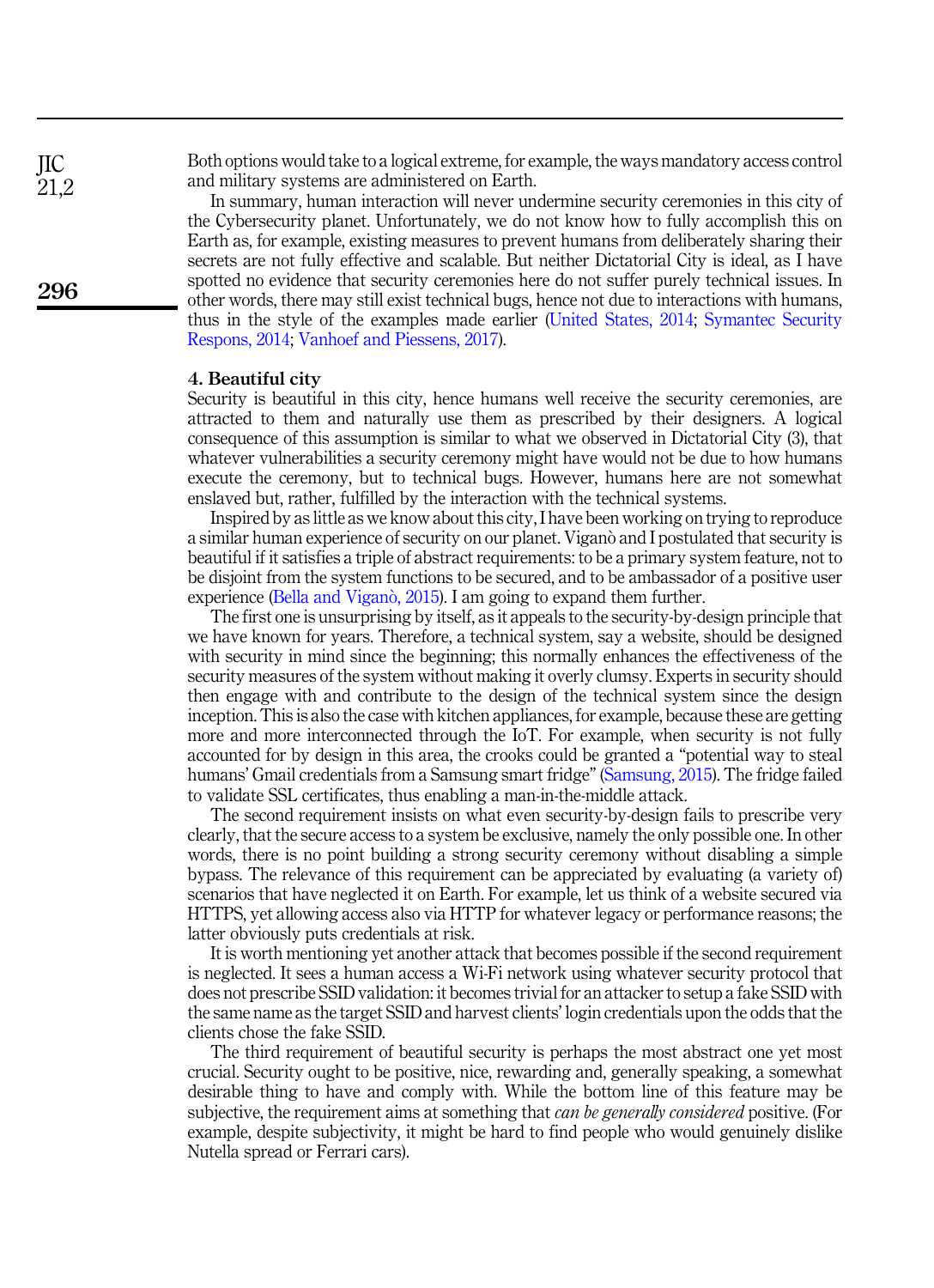There is at least another relevant example of something very popular on Earth whose perception has been fully upturned from negative into positive: the use of chewing gum. When I went to primary school, chewing gum was forbidden because "it causes cavity!" but quite the opposite holds nowadays. Thanks to simple changes in the ingredients, such as removing sugar and adding fluorine, chewing gums are often used to thwart cavity when tooth brushing is not handy. I advocate a similar twist of the plot to happen with security ceremonies through beautiful security.

A possible twist could occur by seeking out to design ceremonies as an engaging and fun game [\(Hendrix](#page-15-11) et al., 2016). An episode of the Peppa Pig cartoon portrays a group of kids wanting to be part of a "secret club" as soon as they come to know of its existence, and they are very willing to pronounce a password [\(Peppa Pig, 2010\)](#page-16-12). Where people's perception of security is negative, can we manage to upturn it into such a positive one as is in the cartoon? For example, inspired by existing work ([Kroeze and Olivier, 2012\)](#page-16-13), we could think of a "Gamified Password Setup" ceremony whereby a human derives his password through a game that is certain to yield a strong secret.

I conjecture that the use of the Web interface of WhatsApp on our planet conforms to the beautiful security principle. [Figure 1](#page-7-0) shows my understanding of the "Current WhatsApp Web Login" ceremony, featuring the human, the app running on the human's smartphone, the browser running on the human's computer and the WhatsApp server. Activities are written in capital letters. They may be conducted locally, namely appear inside a square box such as DISPLAY for the browser's activity of portraying some data, or EN-JOY for the human's full use of the chat; alternatively, they may be *dictated* by the human, hence they (become meta-activities and) replace the information that annotates the arrows, such as H OPEN for the human's activity of instructing a browser to open a server. Steps 1, 4, 5 and 11 involve human activities; in particular, 4 and 11 take place over visual channels with the human [\(Martina](#page-16-14) et al., [2014\)](#page-16-14). The other steps form the technical part of the ceremony; in particular, step 6 occurs over an optical channel, as it consists in the activity of scanning through a camera, while all other technical steps run through TLS-protected, hence authenticated and confidential, channels.

It can be seen that the browser transmits its identifier to the server, which issues a passcode for the browser, stores it and sends it across. The browser displays it as a QR code, namely sends it to the human on a visual channel. The human recognises it as *some* QR code (hence the notation hides the parameter) and operates the app running on his smartphone to scan it. The app sends the passcode (just read through the QR code) to the server, which matches it to its stored version and sends the corresponding ack message. Only if the ack is positive does the app output the chat to the browser. The browser finally makes the chat available to the human through the visual channel.

The main goal of the ceremony is to authenticate the browser to the app so that the latter can securely share its chat with the former in step 9. This is coherent with the official WhatsApp policy, which claims that the server does not store any chats. Although this version of the ceremony makes it evident that the server facilitates the browser-to-app authentication, the full ceremony details are proprietary. For example, it is not fully clear how exposing the chat on the server preserves end-to-end encryption.

In terms of beautiful security, I find it most important to stress that the passcode is 128 characters long, hence it would have been too tedious for the human to read from the browser and tap in the app, and a "Tap-in WhatsApp Web Login" ceremony would have been hardly beautiful. Having the human point the phone to the browser and scan the QR code is (a crucial design choice that is) being well received, the vast use of the Web interface of WhatsApp supports the claim that QR-code scanning conjugates usability, simplicity, security and also some beauty.

Exploring the cybersecurity planet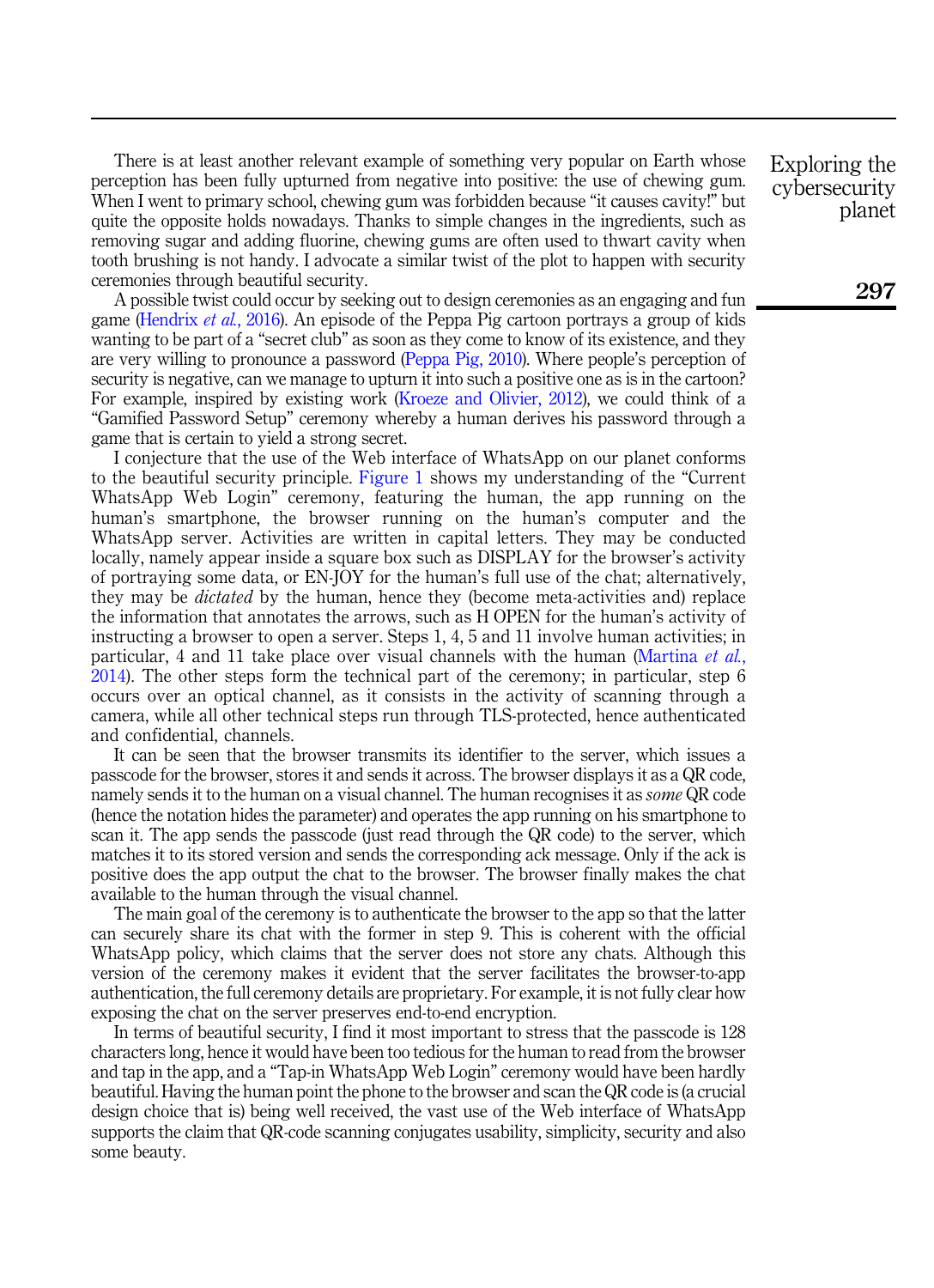<span id="page-7-0"></span>

This example gives me hope that beautiful security can be reached also on Earth. However, considerable effort will be needed, for example, involving large-scale human studies to distill out the features of beauty that security ceremonies could leverage in general.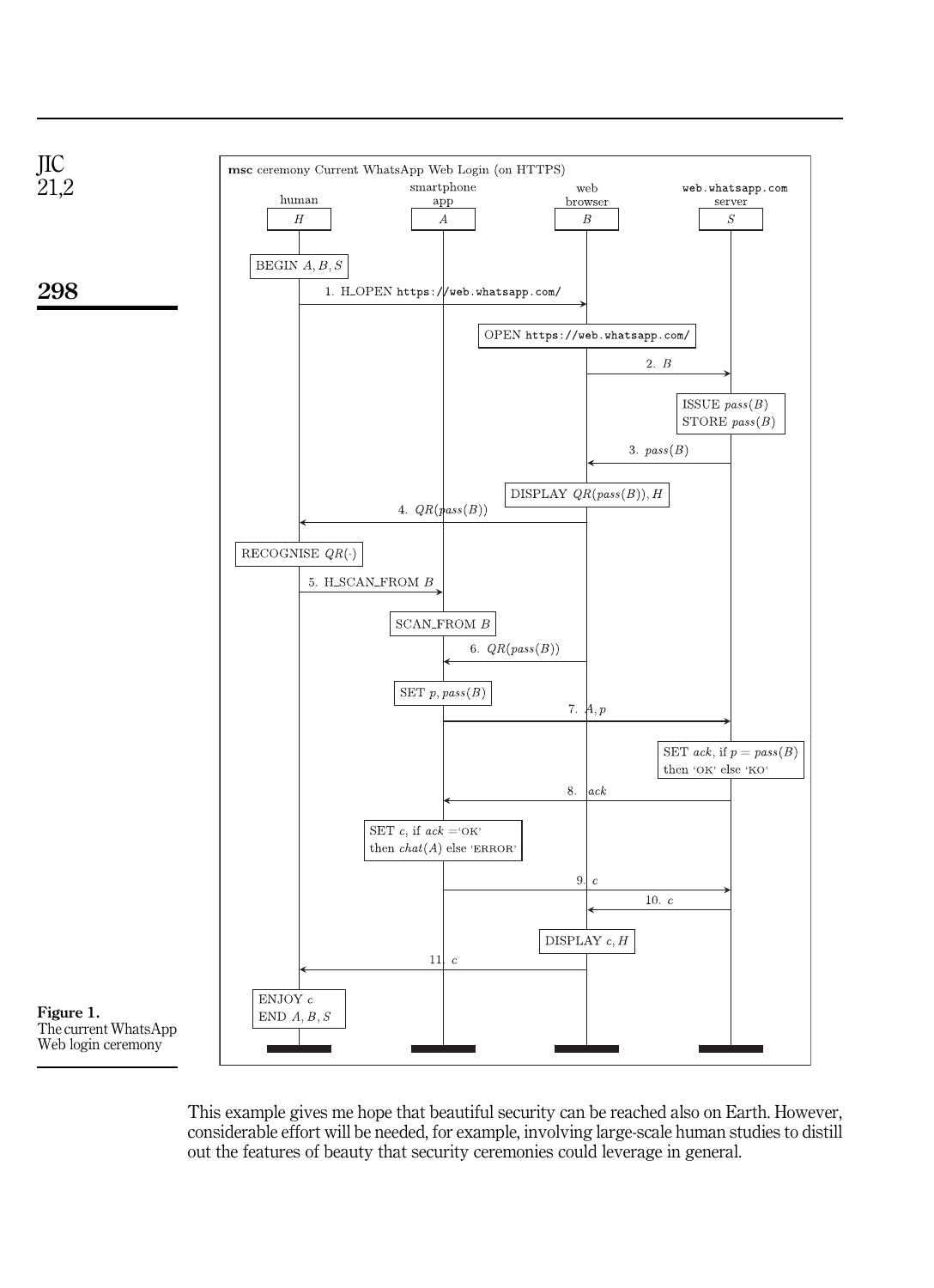# 5. Invisible city

In Invisible City, humans cannot see the security measures of ceremonies. It means that security is not perceivable by humans although it is still there. Humans are able to conduct the somewhat obvious activities to pursue their intended goals while not worrying about their security implications. Those activities are secure anyway, yet without any apparent security measures in place. Therefore, I am trying to spot, for example, whether in this city a human can access his bank account *securely* on any electronic terminal he merely stares at, coherently with what we know, that"The ideal security user experience for most users would be none at all" [\(West, 2008](#page-16-9)). In parallel with seeking such evidence, I have also been studying how to make security ceremonies more invisible on Earth. Christianson, Viganó and I suggested integrating security measures with functions or, alternatively, with other measures that humans would already accept as routine (Bella *et al.*[, 2017\)](#page-15-12). A similar notion of invisibility has been recently suggested in the context of system patching [\(Dykstra and](#page-15-13) [Spafford, 2018\)](#page-15-13). It is a reversal of the defense-in-depth principle for the sake of improving the user experience, yet preserving the overall security.

A pioneering example is the iPhone 5S's integration of the screen wake-up button with the fingerprint sensor. This idea stemmed from the observation that people were used to a standby display being off to preserve battery, hence to the need of pressing some button to wake it up when they sought to use it. Integration in this case combines a routine activity, such as screen wake-up, with an important security measure, namely user authentication to the phone, and here is the resulting "iPhone 5S Wake-up" ceremony. By contrast, the previous "iPhone 5 Wake-up" ceremony was based on pressure of the wake-up button and would continue with the separate and more traditional authentication measure of tapping a PIN in.

Other examples of how to make security ceremonies more invisible than before can be drawn from the integration of two security measures. One is the use of one password to both decrypt a hard disc and access a user account; another one is the use of a single button on cars' remote controls to both toggle the power-door locks and the alarm system. However, two separate measures could be harder to violate in certain scenarios.

Airport security offers a remarkable example here. It has become extremely relevant at least because it comes to support passengers' safety. It derives from a variety of possibly interconnected security ceremonies, the main ones aimed at passengers' check-in, security controls and flight boarding. Let us focus on the last one, which takes place face to face between a passenger and a gate attendant, with the participation of the gate scanner and a database as technical systems. My understanding of the traditional, most widespread version is shown in [Figure 2,](#page-9-0) ceremony "Flight Boarding I". It is the version that sees the attendant perform the full checks to authenticate the passenger and determine that he is authorised to board the particular aircraft waiting behind the gate. The ceremony is presented with the same style used earlier for activities and channels. In particular, a meta-activity also appears here, H SCAN, which also delivers a (bar or QR) code to the gate scanner, thus it occurs on an optical channel. Steps 3 and 4 are technical and assumed secure. The remaining steps unfold over visual channels, in particular step 5 on a channel between attendant and gate scanner, and steps 1, 6 and 7 on a channel between passenger and attendant.

Passenger p gives gate attendant A three pieces of information: the passenger's face, his id, such as an identity card or a passport and his boarding pass. Traditionally, the boarding card would be on a special paper, but has lately evolved to a printout or to a version displayed through the passenger's smartphone. The attendant begins by checking id authenticity and validity (e.g. it has not expired), and then matching face to id photo. The attendant then checks validity of the boarding pass (e.g. its date is correct) and matches the id name to the boarding pass name. Another important match is between the flight number reported on the boarding pass and the flight number currently assigned to that gate. When all these five activities succeed, the attendant has authenticated the passenger and has some evidence,

Exploring the cybersecurity planet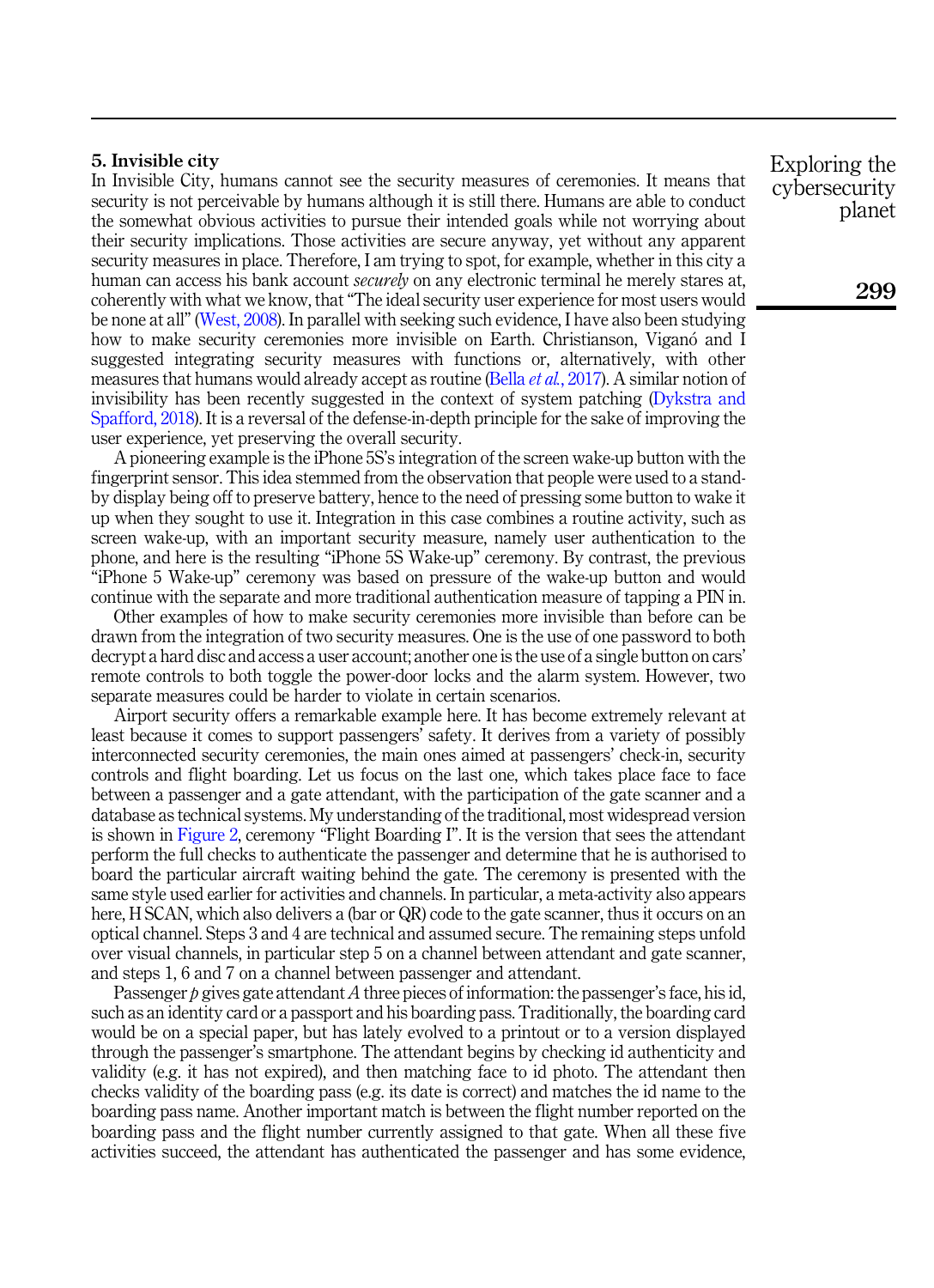<span id="page-9-0"></span>

through the boarding pass, that he is authorised to board the particular aircraft at the gate. Until approximately the mid-1990s (depending on airports), the ceremony would jump straight onto step 6 (of Figure 2) because a valid boarding pass was considered sufficient authorisation evidence. In fact, the use of database technologies allows the attendant to seek extra authorisation confirmation from the airport database. The attendant then scans the (bar or QR) code of the boarding pass number through the gate scanner, and this causes a query to the database, whose outcome is displayed. The attendant then matches the details of flight and passenger as displayed with those on the boarding pass (the notation hides the parameter of the former because the attendant trusts the scanner to display details about the boarding pass just scanned, hence the attendant does not need to find the boarding pass number through those details). Only if this activity succeeds too, is the passenger allowed to go through, otherwise he is stopped for further scrutiny.

I observe that there are a number of activities for the attendant to carry out per each passenger of a long boarding queue, precisely two VALIDATE and four MATCH activities. These may turn into a source of tiredness or boredom, hence cause errors or deliberate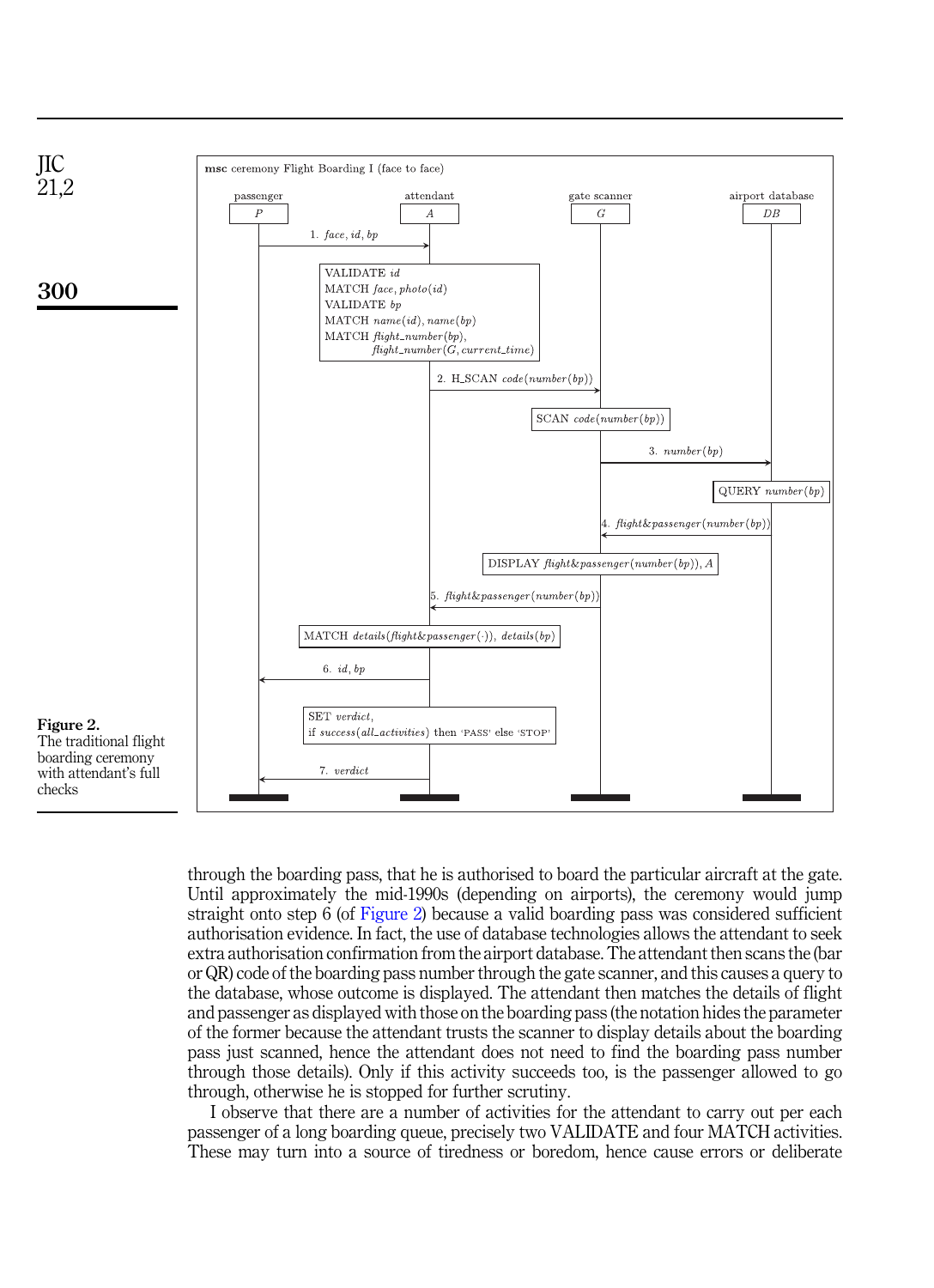activity deviations or simplifications. In support of this conjecture comes a headline that saw a passenger complain to have taken a wrong flight, reaching a wrong destination ([Ryanair](#page-16-15) [pass, 2012a](#page-16-15)). Another similar event occurred recently [\(Ryanair pass, 2012b](#page-16-16)). Arguably, the attendant got at least her final MATCH activity (of [Figure 2](#page-9-0)) somewhat wrong. With airport security being so sensitive at present, this event could be turned into various threats should a passenger attempt it deliberately and not report it. Threats may range from terrorists targeting a specific flight without disclosing its purchase, to business threats such as a passenger hopping on a more expensive flight than the purchased one, or even sending someone else to fly on his ticket without paying the fee. These could become more effective by exercising some social engineering activities on the attendant, such as simple distraction.

I remark that this is my own version of a widespread boarding ceremony and, of course, there are many variants also in use. One rests on an electronic boarding pass shown on the passenger's smartphone through a dedicated app or as a PDF document. In my personal experience, it would seem that, with this ceremony variant in use, the attendant routinely dismisses the "VALIDATE  $bp$ " activity, plausibly because it is not clear how to do that. However, an electronic version of a boarding pass is at least equally easy to fake as the paper version. This choice of the attendant's signifies that she is opting to offload the verification effort on the technical systems, because she is assuming that the gate scanner can take that effort and check the pass against a relevant database. A sibling observation is that there is some redundancy in the attendant's activities aimed at checking passenger authorisation, as these consider both information she gathers from the boarding pass and information she reads from the display integrated with (or connected to) the scanner.

These notes inspire a process to make the security measures (of passenger authentication and authorisation) of this ceremony more invisible for its human participants, for the attendant especially. One way would be to offload the measures as much as possible on the technical components, provided these exist. I therefore suggest to completely dispose with the boarding pass and leverage an electronic id, which can be easily scanned. The resulting ceremony, "Flight Boarding II", is given in [Figure 3](#page-11-0). Its security is certain to have become more invisible for the passenger because he does not need to carry a boarding pass anymore. It is substantially more invisible for the attendant, who is merely left with two MATCH activities altogether. Two of the early activities of the attendant are no longer necessary, and two are postponed. In particular, id validation is postponed but demanded to the gate, which is therefore no longer a simple scanner (it will perform some cryptographic verification of some digital certificate). The verification that the passenger is at the right gate is still for the attendant to carry out, though deferred till after step 5, when the relevant information becomes available. It is a match between the flight number currently assigned to the gate, which is public information, and the flight number as it is displayed to the attendant following the boarding pass scan.

A technical observation is that the database is queried by the electronic id number with the addition of the current time in order to retrieve the most imminent flight first – the passenger might of course fly more than once on the same passport, hence a number of flights would be associated to the same id, though with different dates (or times if we admit that a passenger can take off more than once in a day from the same airport). Also, passengers often use a boarding pass as a memo of the flight to take and of the gate to target, but a dedicated airport app would easily deliver the same, and more easily updated, information, also reducing the inherent risk of missing a flight. With smartphones increasingly, if not fully, pervading our lives, checking an app is bound to become better received than carrying a specific document such as a boarding card and at the same time checking the airport displays. On the other hand, although the attendant must still check that the passenger is at the right gate, her activities are dramatically reduced. The main outcome therefore is a more invisible security ceremony for both passenger and gate attendant. This supports the claim that ceremony

Exploring the cybersecurity planet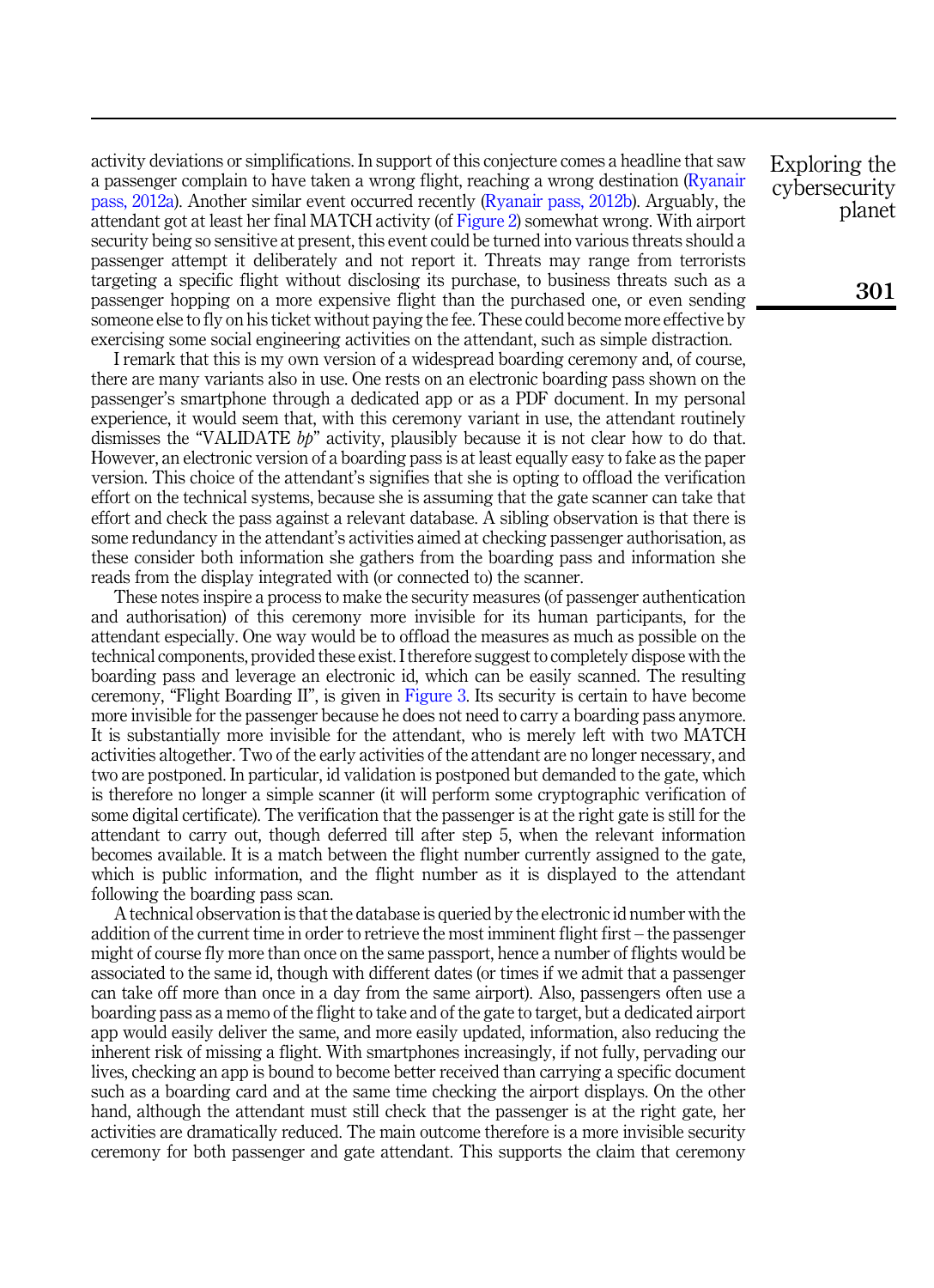<span id="page-11-0"></span>

Flight Boarding II achieves stronger passenger authentication and authorisation than ceremony Flight Boarding I due to the reduced risk of passenger or attendant's errors, deliberate deviations or simplifications.

I sketched this ceremony in 2016 ([28]) and, borrowing systems already in use at Border Control at least in the United Kingdom, conjectured a further amendment during my talk, that "the passport has a scan of your fingerprint, and so you just go through even without a human attendant there, you just go through, scan your passport, scan your finger, and you would be let in or not. Doesn't it work like that to enter the UK if you have an electronic passport nowadays?" (Bella et al.[, 2016](#page-15-12)). I was speculating on a flight boarding ceremony whose security is yet more invisible for the attendant. It is ceremony "Flight Boarding III", here shown in [Figure 4,](#page-12-0) remarkably with an *empty* attendant's role. Its gist is that the electronic id that an approaching passenger hands out for the gate to scan also stores securely some biometric information, such as fingerprint or face scan, of the passenger, which the gate matches to the homologous information scanned live from the passenger. The final check that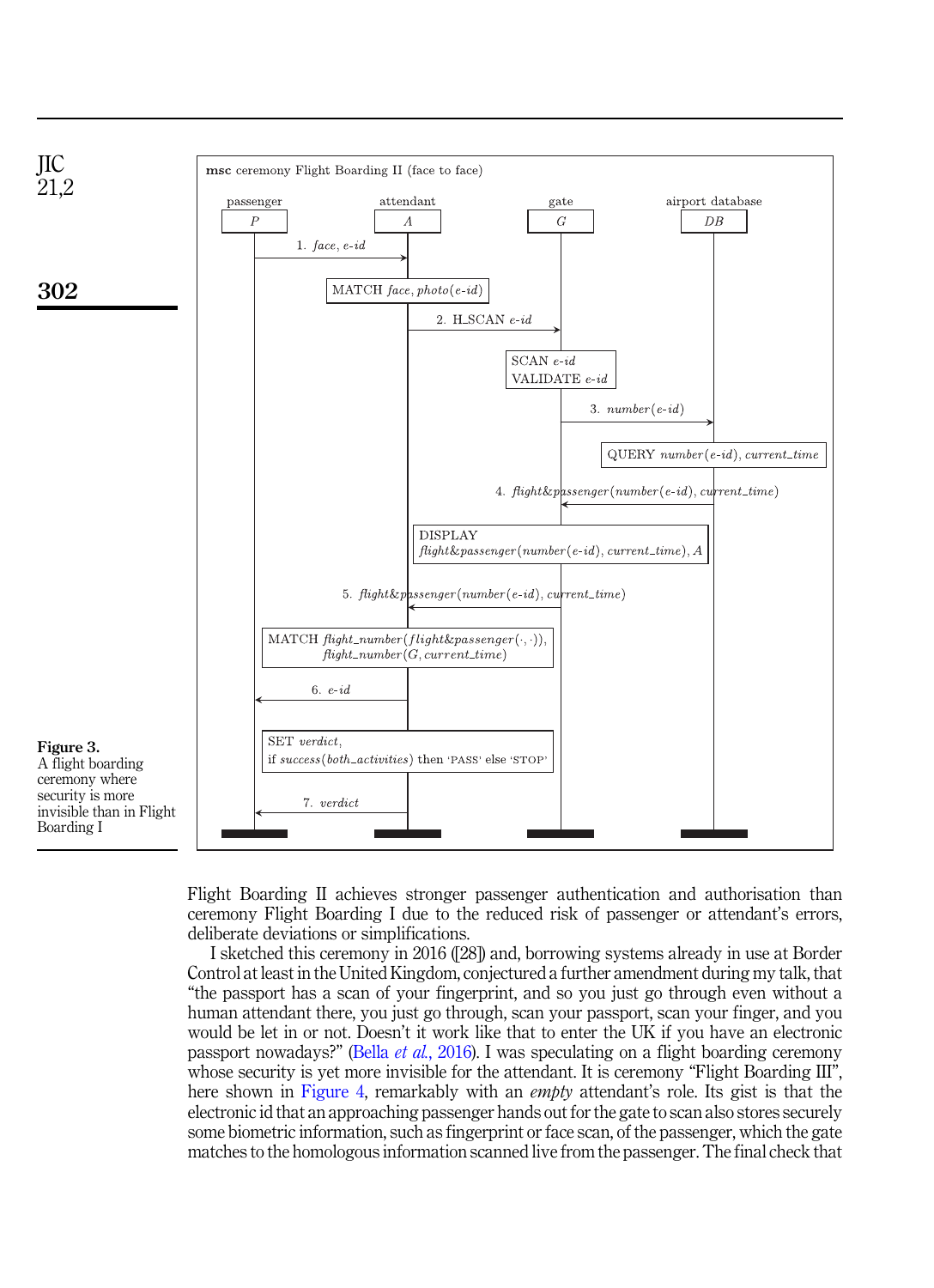<span id="page-12-0"></span>the passenger is at the right gate is now shifted from the attendant to the gate, and the same applies to the definition of the verdict.

But spring 2016 seemed early to revolutionise the airport experience according to ceremony Flight Boarding III, and I was criticised that my idea would take too long to work at a gate, up to 10 or 15 s per passenger. I replied "Yes, but tomorrow it will take three seconds. The question is, would a human attendant take less than ten seconds?" (Bella *et al.*[, 2016\)](#page-15-12). This has almost become reality nowadays, with a similar ceremony "clearing up to ten passengers a minute" since November 2017 through a pilot in Miami airport [\(Unknown, 2018](#page-16-17)). Also British Airways has started testing similar techniques at Heathrow Terminal 5 ([Arnot, 2018\)](#page-15-14), and Dubai International airport is testing a facescanning *fish tunnel* to catch passengers' attention and make their face scanning a yet more invisible security measure ([Elliott, 2017\)](#page-15-15). These ceremonies are different but share the gist of making passenger's authentication and authorisation measures as invisible as possible, ultimately without a human attendant. The passenger's electronic id may have to be scanned just once through the entire airport experience, if at all. Even more recently, a system is being tested that leverages a database of passengers' electronic passports built over time while passengers apply for a new passport. As a result, a passenger would no longer need to carry his electronic id [\(Wilkins, 2018\)](#page-16-18) at boarding time, because his face, or any other biometric info, would be scanned and matched to the information stored in the database about the passenger. The resulting ceremony, say "Flight Board-ing IV", omitted here, would become even leaner than Flight Boarding III, by dismissing the e-id entirely.



Exploring the cybersecurity planet

Figure 4. A flight boarding ceremony where security is more invisible than in Flight Boarding II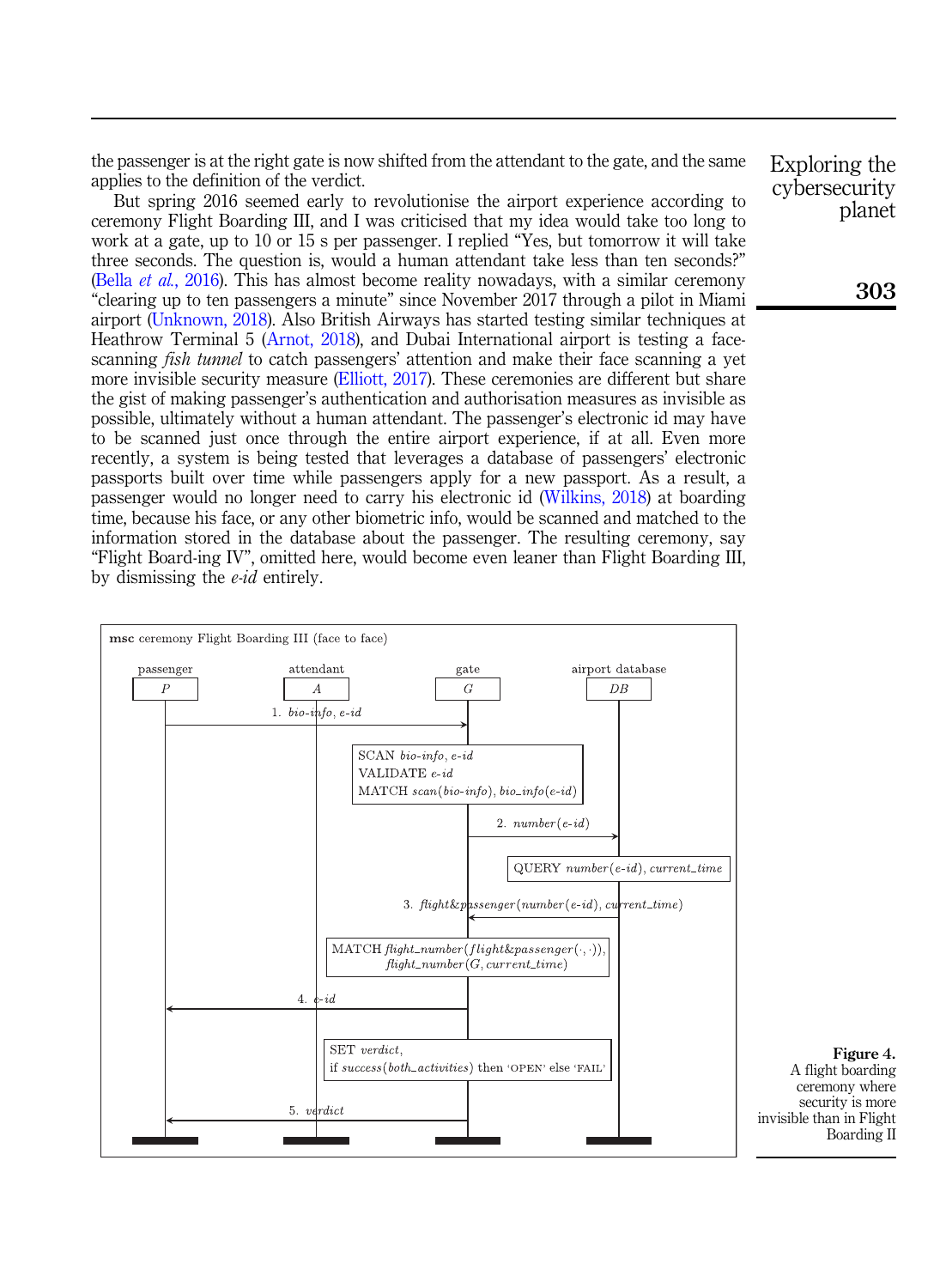These observations reassure us that the invisible security revolution has already began also on our planet. With biometric scanning techniques achieving more and more performance, the invisibility of security ceremonies will thrive. Earth seems to be evolving as advocated by the "Minority Report"film ([Wikipedia, 2002](#page-16-19)) but at least the privacy implications are yet to be fully explored.

#### 6. Discussion

All cities are distinct, and it is clear that the same ceremony cannot be used both in Democratic

City and elsewhere, because only ceremonies in that city ignore addressing the human factor. By contrast, a ceremony may exist in more than a city among the other three, as summarised in Table 1, which is discussed further. I also conjecture that ceremonies may exist outside cities, combining partial features of the neighbouring cities.

Table 1 compares the features of being dictatorial, beautiful or invisible that the most relevant ceremonies introduced earlier exhibit. To offer a useful summary, contents are simplified to tick, cross and tilde, with the latter indicating *some* existence of a feature. Defining the precise range of each feature exceeds the scope of this article, therefore quantitative arguments on the extent to which a feature is present, or on which of two ceremonies has more of a feature cannot be made here. Likewise, one may be left wondering whether the Current WhatsApp Web Login ceremony could be made yet more beautiful or whether there exists a flight boarding ceremony resulting yet less dictatorial for the attendant than Flight Boarding I (arguably the former question seems more relevant than the latter). However, the top level of invisibility for a participant is easy to define through the emptying of the participant's role, as with the attendant's in Flight Boarding III. The empty set symbol stands for the empty role, and the question mark is often used on the "beautiful" feature to indicate the inherent subjectivity.

If a security ceremony invites more than a single human role, then the three features may vary across participants and, therefore, must be evaluated on each. This is the case with flight boarding, at least originally. So, every column of Table 1 forks on each flight boarding ceremony.

We know that Dictatorial City cancels human choices during the interaction with the ceremonies. Therefore, it is clear that Unconstrained Password Setup is not dictatorial.

Equally, the first two boarding ceremonies are not dictatorial for the attendant and, in particular, do not prescribe anything like having the attendant fulfill an activity checklist that is guarded and guaranteed by someone else or by machines. Both iPhone wake-up ceremonies

|                                                        | Dictatorial |           | Beautiful |           | Invisible |           |
|--------------------------------------------------------|-------------|-----------|-----------|-----------|-----------|-----------|
| Unconstrained password<br>setup $(\S3)$                | x           |           |           |           | χ         |           |
| NIST 2004 password setup (§3)                          | $\sim$      |           | X?        |           |           |           |
| NIST 2017 password setup $(\S3)$                       | ✔           |           |           |           |           |           |
| Gamified password setup (§4)                           |             |           |           |           |           |           |
| $\sqrt{\frac{1}{2}}$ urrent WhatsApp web login<br>(§4) |             |           |           |           |           |           |
| Tap-in WhatsApp web login<br>(§4)                      |             |           |           |           | χ         |           |
| iPhone 5 wake-up $(\S5)$                               |             |           | Х?        |           |           |           |
| iPhone 5S wake-up $(\S5)$                              |             |           |           |           |           |           |
|                                                        | passenger   | attendant | passenger | attendant | passenger | attendant |
| Flight boarding I $(\S5)$                              |             |           | x         |           | x         | x         |
| Flight boarding $II($ §5)                              | $\sim$      |           | $\sim$    | ✔         | $\sim$    | $\sim$    |
| Flight boarding $III$ ( $\S5$ )                        | $\sim$      | Ø         | $\sim$    | Ø         | $\sim$    |           |
| Flight boarding IV $(5)$                               |             | Ø         |           | Ø         |           |           |

JIC  $21.2$ 

304

Table 1. Security features of relevant example ceremonies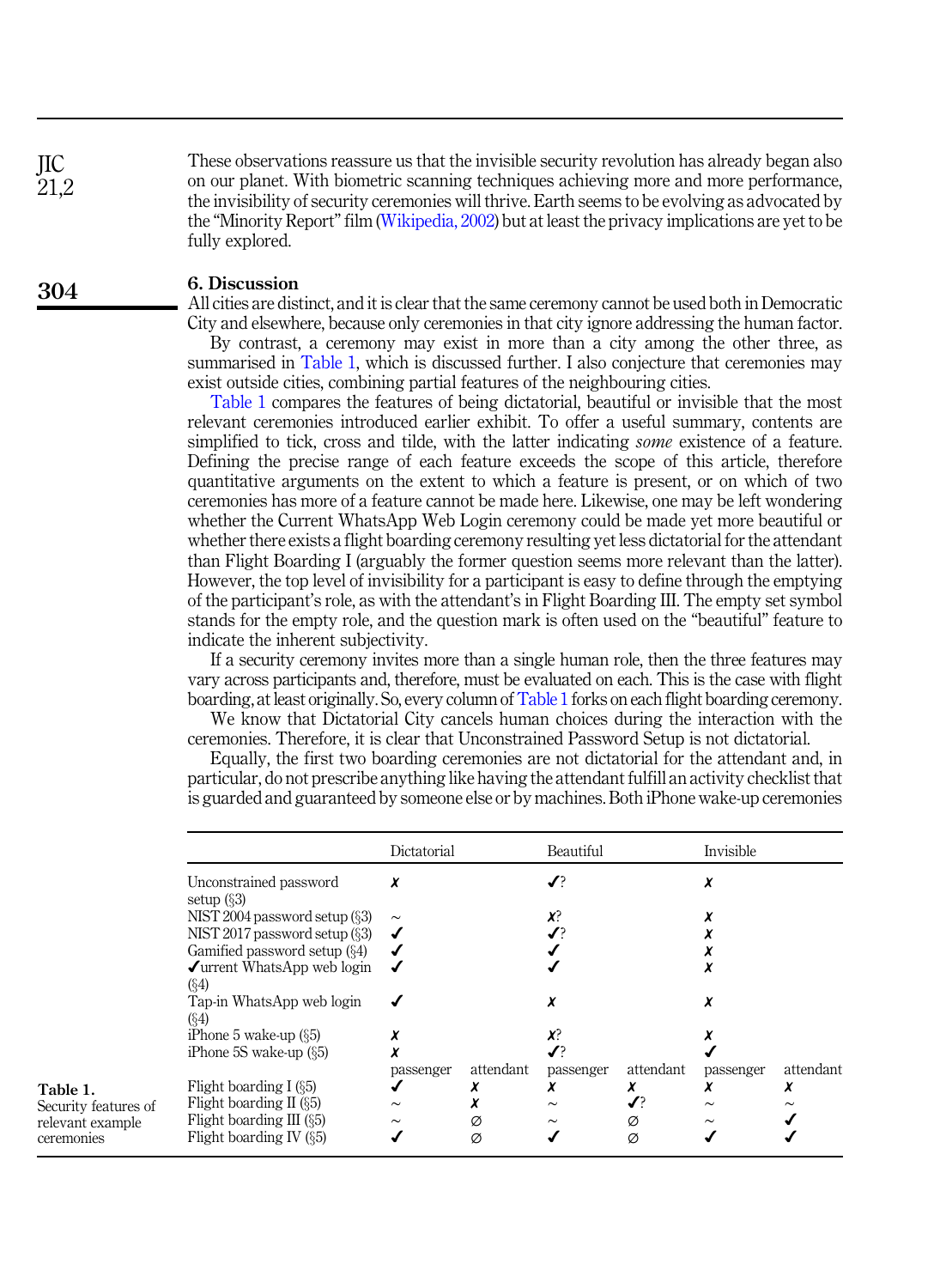are not dictatorial because the human can decide to remove their security measure and wake up a phone without any authentication at all.

It can be seen that six other ceremonies are dictatorial, including Flight Boarding IV for the passenger, because the passenger cannot influence the security of the measure (because it is invisible). Three other ceremonies are somewhat dictatorial, as the tilde indicates. As mentioned (4), the older version of the NIST password setup ceremony turns out less dictatorial than the newer version because only the older allows the human to choose the password. It could be further investigated whether Flight Boarding III is received as more dictatorial than Flight Boarding II by random passengers. Whether to consider the last two boarding ceremonies dictatorial for the attendant despite her empty role seems a philosophical question, hence I prefer to merely indicate the empty role.

Compliance of the ceremonies to the beautiful security principle should be broadly explored in general. This explains the question marks next to my best evaluations: positive for Unconstrained Password Setup due to a sense of freedom, for NIST 2017 Password Setup due to a sense of simplicity and for iPhone 5S wake-up due to a sense of fun; negative for NIST 2004 Password Setup and for iPhone 5 wake-up due to senses of frustration and boredom. Furthermore, I postulate that the Gamified Password Setup ceremony conforms to the principle, as well as the Current WhatsApp Web Login ceremony does, in contrast to its tap-in version. Likewise, I postulate that Flight Boarding IV is beautiful for the passenger.

The table also shows that Flight Boarding I is not beautiful for either of the participants and that versions II and III are somewhat beautiful for the passenger (hence more beautiful than version I is), although deciding which of II or III is more beautiful needs a fuller evaluation. I also argue that version II is beautiful for the attendant, while her role gets emptied in the subsequent ceremonies. It can be concluded overall that evolving from version I onwards increases compliance to beautiful security.

A similar conclusion can be drawn about the flight boarding ceremonies in terms of invisible security, as it can be gathered from the last column. The evaluation of this feature for the flight boarding passenger is the same as that of beautiful security. Then, version II is more invisible than version I for the attendant, and both versions III and IV are invisible for her due to an empty role. The higher part of the column is easy to interpret, with only the iPhone 5S wake-up ceremony being invisible.

#### 7. Conclusions

Cybersecurity is a planet with lots and lots yet to be discovered. I have only spotted four cities on it thus far, and most of what I argue about them derives from projections of terrestrial experience.

Democratic City overlooks the inherent socio-technical aspects of the security problem, although the problem relates to both the technical features of the security ceremonies and how humans receive and avail themselves of such ceremonies. Because humans may make errors, deliberately oppose the security ceremonies or be deceived, I have argued that common vulnerabilities and related exploitations in this city are *also* due to an insufficient account on the human factor during the design of the ceremonies.

All other cities share the feature of addressing the socio-technical aspects of the security problem, though each in a different way, namely reducing, if not removing, the potential risk that security ceremonies falter due to the way humans (ab)use them. Dictatorial City sees ceremonies that are fully prescriptive on humans, thereby removing the risks deriving from human interaction. Security ceremonies in Beautiful City achieve the same goal by being beautiful, hence by attracting humans to comply. Invisible City is perhaps the most advanced, combining measures that are there but work without posing any apparent demand on humans. The discovery and exploration of the Cybersecurity planet have been very

Exploring the cybersecurity planet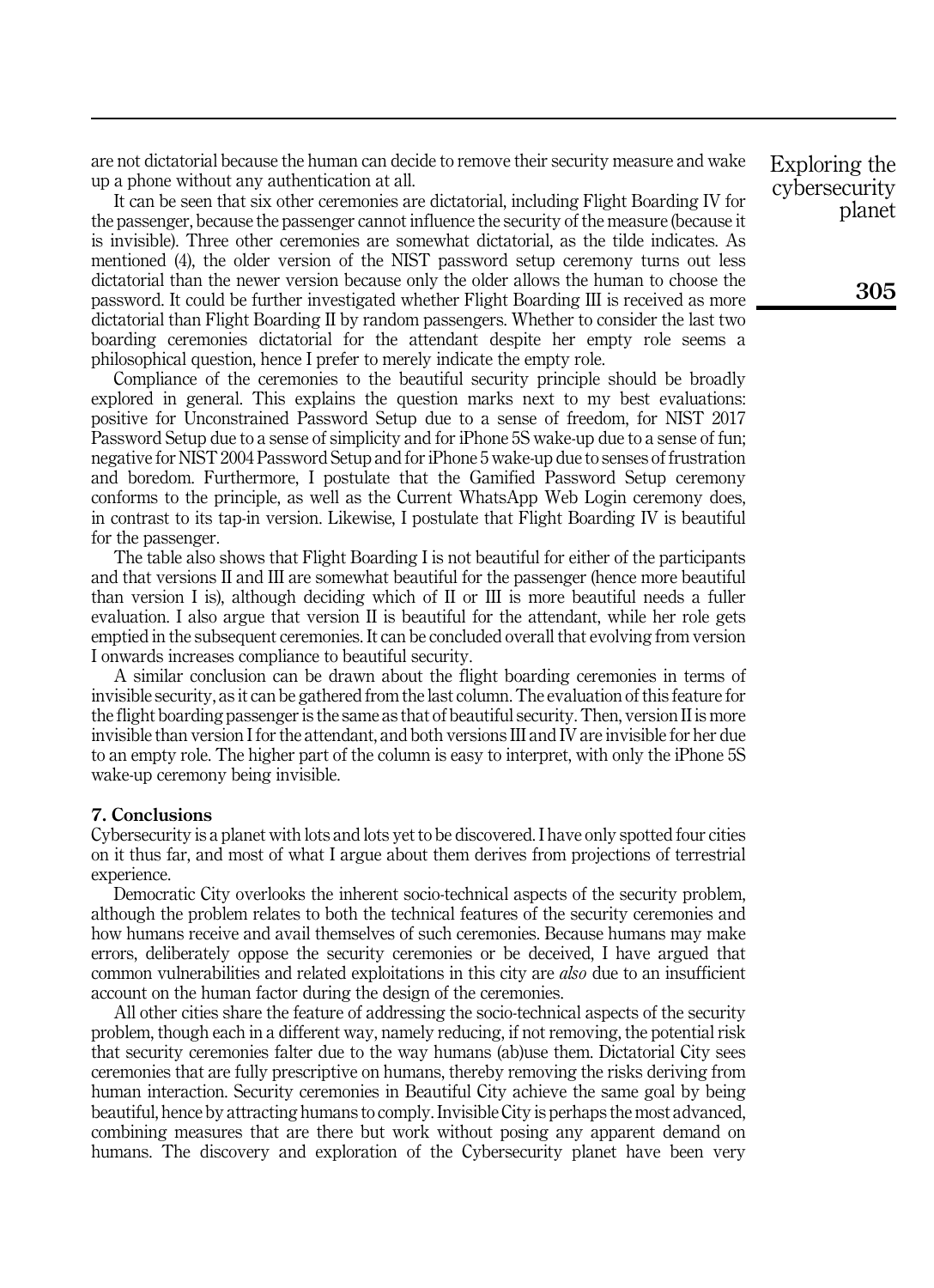illuminating so far, helping distill ideas and evolve the security ceremonies to address the human factor of the security problem. This article supports the claim that dictatorial security, beautiful security and invisible security are three distinct approaches to develop security ceremonies that are effective no matter the interaction with humans. Which approach, or combination of them, is best for large-scale deployment in general is not fully understood yet; by contrast, it might be the case that each security measure (and adopting ceremony) will find its best-suited approach to strengthening it for widespread human use. Similarly, exploring the Cybersecurity planet might lead to discovering further approaches. We do not know a great much about that far planet, but that much convinces me that its continuous exploration will have a lot to surprise and enrich us with.

#### <span id="page-15-14"></span>References

- Arnot, M. (2018), "Your face is the token: we tried British Airways' new biometric screening", available at: [https://thepointsguy.com/2018/01/we-tried-british-airways-new-biometric-screening/.](https://thepointsguy.com/2018/01/we-tried-british-airways-new-biometric-screening/)
- <span id="page-15-10"></span>Bella, G. and Viganò, L. (2015), Security is Beautiful, pp. 247-250, ISBN: 978-3-319-26095-2, doi: [10.1007/](https://doi.org/10.1007/978-3-319-26096-9_25) [978-3-319-26096-9\\_25](https://doi.org/10.1007/978-3-319-26096-9_25).
- Bella, G., Christianson, B. and Vigano, L. (2016), "Invisible security (transcript of discussion)", in Anderson, J. (Ed.), Proceedings of the 24th International Workshop on Security Protocols (SPW'16). LNCS 10368, Springer, pp. 1-9.
- <span id="page-15-12"></span>Bella, G., Christianson, B. and Viganò, L. (2017), *Invisible Security*, pp. 1-9, ISBN: 978-3-319-62032-9, doi: [10.1007/978-3-319-62033-6\\_1](https://doi.org/10.1007/978-3-319-62033-6_1).
- <span id="page-15-7"></span>Bella, G., Giustolisi, R. and Lenzini, G. (2018), "Invalid certificates in modern browsers: a sociotechnical analysis", *IOS Journal of Computer Security*, Vol. 26, pp. 509-541.
- <span id="page-15-9"></span><span id="page-15-6"></span>Burr, W.E., Dodson, D.F. and Polk, W.T. (2004), Nist Special Publication 800-63.
- Chatham House Report (2015), available at: [https://www.chathamhouse.org/sites/files/chathamhouse/](https://www.chathamhouse.org/sites/files/chathamhouse/field/fielddocument/08/24/smartfridgesecurityfubar/) [field/fielddocument/08/24/smartfridgesecurityfubar/](https://www.chathamhouse.org/sites/files/chathamhouse/field/fielddocument/08/24/smartfridgesecurityfubar/).
- <span id="page-15-4"></span>Dropbox Box Users Leak Sensitive Information Via Shared Links Flaw (2014), available at: [http://](http://techfrag.com/2014/05/08/dropbox-box-users-leak-sensitive-information-via-shared-links-flaw/) [techfrag.com/2014/05/08/dropbox-box-users-leak-sensitive-information-via-shared-links-flaw/](http://techfrag.com/2014/05/08/dropbox-box-users-leak-sensitive-information-via-shared-links-flaw/).
- <span id="page-15-13"></span>Dykstra, J. and Spafford, E. (2018), "The case for disappearing cyber security", Communications of the ACM, Vol. 61.
- <span id="page-15-15"></span>Elliott, A.F. (2017), "Dubai Airport is replacing security checks with face-scanning fish", available at: [https://www.telegraph.co.uk/travel/news/dubai-airport-replaces-security-checks](https://www.telegraph.co.uk/travel/news/dubai-airport-replaces-security-checks-with-face-scanning-fish/.)[with-face-scanning-fish/](https://www.telegraph.co.uk/travel/news/dubai-airport-replaces-security-checks-with-face-scanning-fish/.).
- <span id="page-15-5"></span><span id="page-15-1"></span>Ellison, C. (2007), Ceremony Design and Analysis, IACR eprint archive, pp. 1-17.
- Frequent password changes are the enemy of security, FTC technologist says (2016), available at: [http://arstechnica.com/security/2016/08/frequent-password-changes-are-the-enemy-of-security](http://arstechnica.com/security/2016/08/frequent-password-changes-are-the-enemy-of-security-ftc-technologist-says/)[ftc-technologist-says/](http://arstechnica.com/security/2016/08/frequent-password-changes-are-the-enemy-of-security-ftc-technologist-says/).
- <span id="page-15-2"></span>Giustolisi, R., Bella, G. and Lenzini, G. (2018), "Invalid certificates in modern browsers: a sociotechnical analysis", IOS Journal of Computer Security, Vol. 26, pp. 509-541.
- <span id="page-15-8"></span>Grassi, P.A., Fenton, J.L., Newton, E.M., Perlner, R.A., Regenscheid, A.R., Burr, W.E. and Richer, J.P. (2017), "Nist special publication 800-63", available at: [https://pages.nist.gov/800-63-3/sp800-](https://pages.nist.gov/800-63-3/sp800-63b.html) [63b.html.](https://pages.nist.gov/800-63-3/sp800-63b.html)
- <span id="page-15-0"></span>Hall, J. (2018), "SplashData's top 100 worst passwords of 2018", available at: [https://www.teamsid.](https://www.teamsid.com/splashdatas-top-100-worst-passwords-of-2018/) [com/splashdatas-top-100-worst-passwords-of-2018/](https://www.teamsid.com/splashdatas-top-100-worst-passwords-of-2018/).
- <span id="page-15-11"></span>Hendrix, M., Al-Sherbaz, A. and Victoria, B. (2016), "Game based cyber security training: are serious games suitable for cyber security training?", International Journal of Serious Games, Vol. 3, pp. 53-61.
- <span id="page-15-3"></span>IBM Security Services 2014 Cyber Security Intelligence Index (2015), available at: [https://www.ibm.](https://www.ibm.com/developerworks/library/se-cyberindex2014/index.html) [com/developerworks/library/se-cyberindex2014/index.html.](https://www.ibm.com/developerworks/library/se-cyberindex2014/index.html)

JIC 21,2